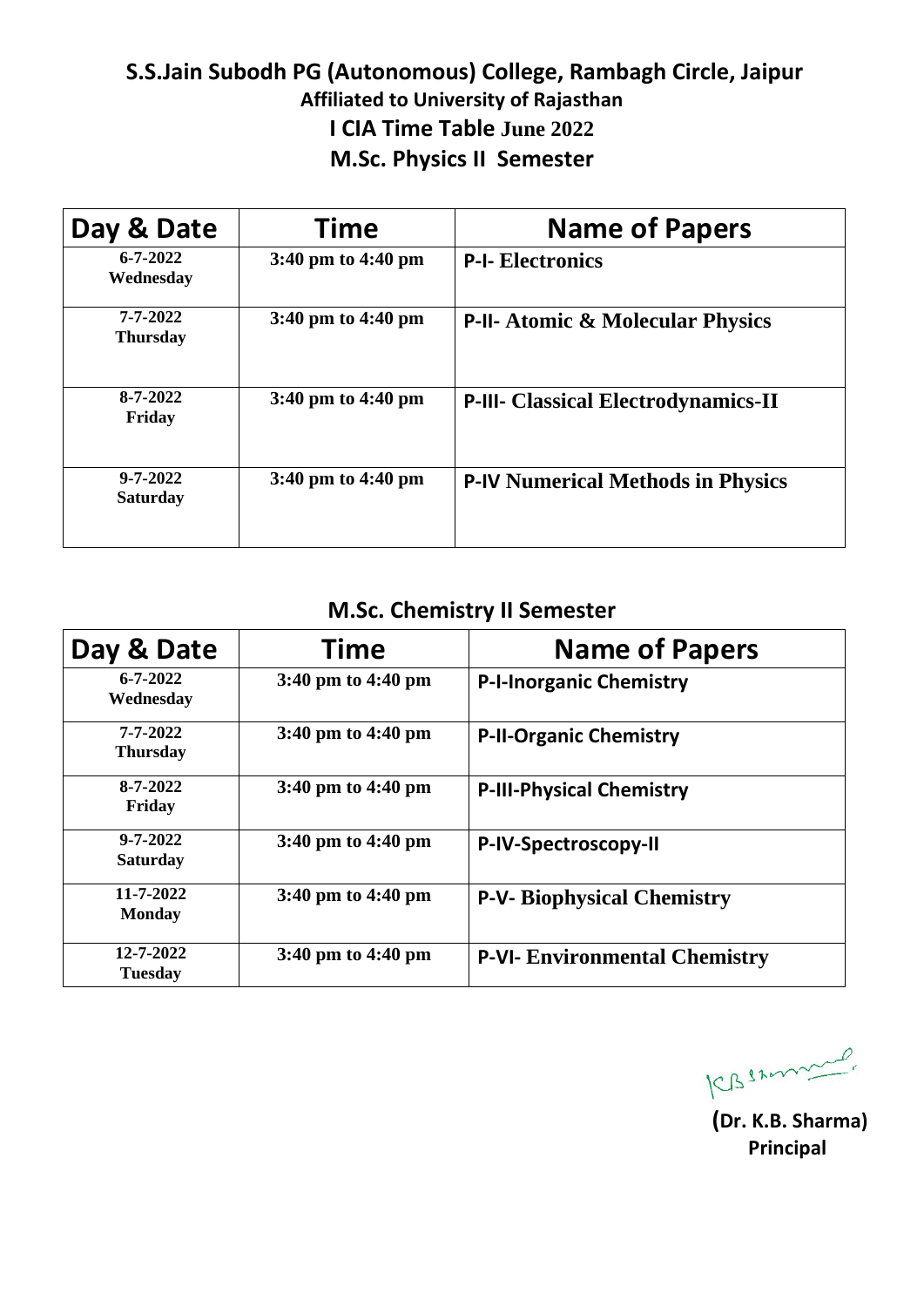#### **S.S.Jain Subodh PG (Autonomous) College, Rambagh Circle, Jaipur Affiliated to University of Rajasthan I CIA Time Table June 2022 M.A. / M.Sc. Mathematics II Semester**

| Day & Date                        | <b>Time</b>                            | <b>Name of Papers</b>                                            |
|-----------------------------------|----------------------------------------|------------------------------------------------------------------|
| $6 - 7 - 2022$<br>Wednesday       | 3:40 pm to 4:40 pm                     | P-I-Algebra-II                                                   |
| $7 - 7 - 2022$<br><b>Thursday</b> | $3:40 \text{ pm}$ to $4:40 \text{ pm}$ | <b>P-II- Topology</b>                                            |
| 8-7-2022<br>Friday                | $3:40 \text{ pm}$ to $4:40 \text{ pm}$ | <b>P-III-Differential Equations-II</b>                           |
| $9 - 7 - 2022$<br><b>Saturday</b> | $3:40 \text{ pm}$ to $4:40 \text{ pm}$ | <b>P-IV- Riemannian Geometry &amp; Tensor</b><br><b>Analysis</b> |
| $11 - 7 - 2022$<br><b>Monday</b>  | 3:40 pm to 4:40 pm                     | <b>P-V-Hydrodynamics</b>                                         |
| 12-7-2022<br><b>Tuesday</b>       | $3:40 \text{ pm}$ to $4:40 \text{ pm}$ | <b>P-VI- Special Functions-II</b>                                |

#### **M.Sc. Environmental Science II Semester**

| Day & Date                        | <b>Time</b>                            | <b>Name of Papers</b>                                                   |
|-----------------------------------|----------------------------------------|-------------------------------------------------------------------------|
| $6 - 7 - 2022$<br>Wednesday       | 3:40 pm to 4:40 pm                     | <b>P-I Occupational Health, Safety &amp;</b><br><b>Waste Management</b> |
| 7-7-2022<br><b>Thursday</b>       | $3:40 \text{ pm}$ to $4:40 \text{ pm}$ | <b>P-II Environmental Policies,</b><br><b>Legislation &amp; Ethics</b>  |
| $8 - 7 - 2022$<br>Friday          | $3:40 \text{ pm}$ to $4:40 \text{ pm}$ | <b>P-III Environmental Chemistry</b>                                    |
| $9 - 7 - 2022$<br><b>Saturday</b> | 3:40 pm to 4:40 pm                     | <b>P-IV Environmental Disasters &amp;</b><br><b>Management</b>          |

KBSzonnel.

 (**Dr. K.B. Sharma) Principal**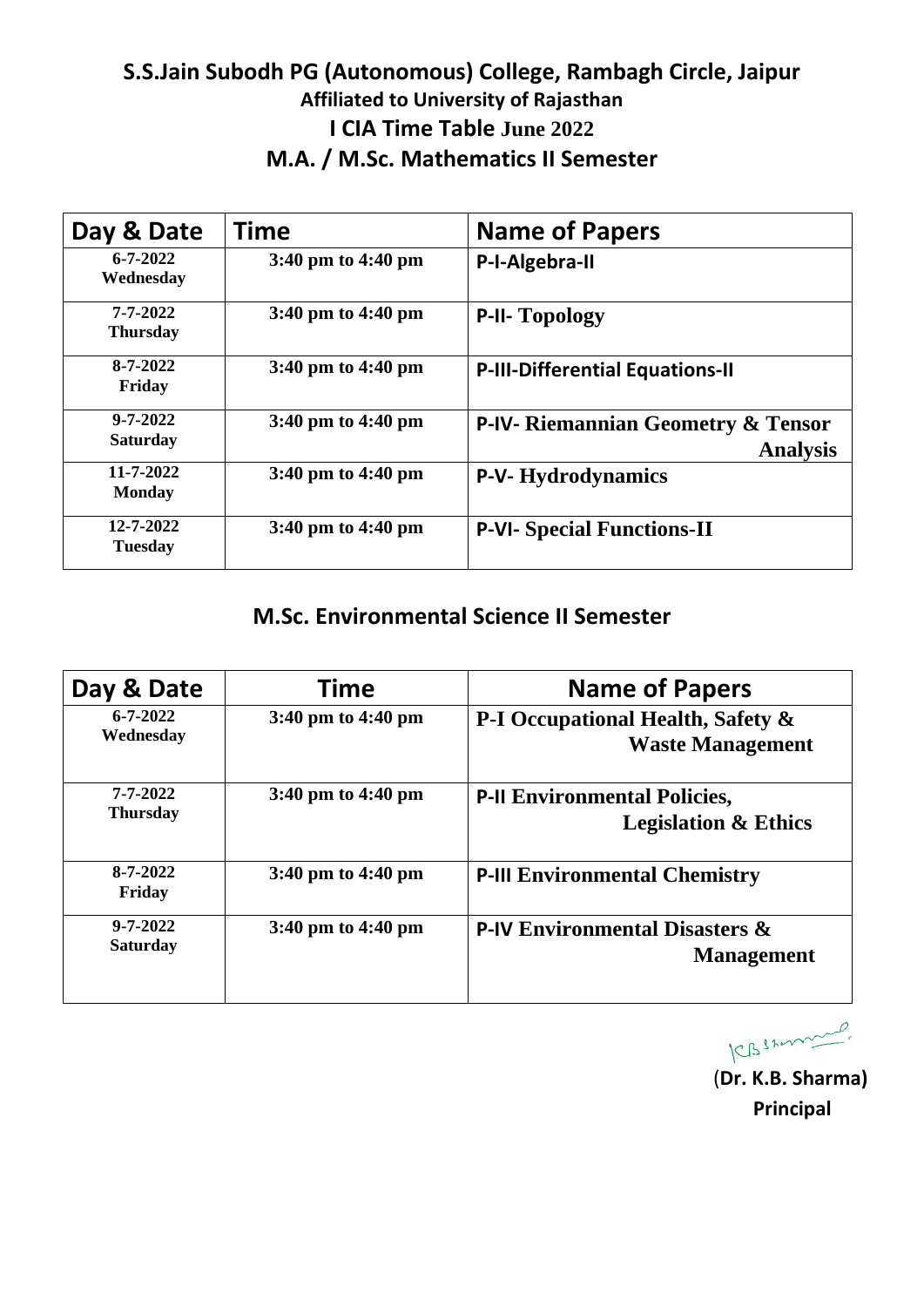# **S.S.Jain Subodh PG (Autonomous) College, Rambagh Circle, Jaipur Affiliated to University of Rajasthan I CIA Time Table June 2022 M.Com. EAFM II Semester**

| Day & Date                        | <b>Time</b>         | <b>Name of Papers</b>                         |
|-----------------------------------|---------------------|-----------------------------------------------|
| $6 - 7 - 2022$<br>Wednesday       | 12:40 pm to 1:40 pm | <b>P-I- Managerial Economics</b>              |
| 7-7-2022<br><b>Thursday</b>       | 12:40 pm to 1:40 pm | <b>P-II- Financial Analysis &amp; Control</b> |
| $8 - 7 - 2022$<br>Friday          | 12:40 pm to 1:40 pm | <b>P-III Project Planning &amp; Control</b>   |
| $9 - 7 - 2022$<br><b>Saturday</b> | 12:40 pm to 1:40 pm | P-IV- Financial System in India               |

#### **Time Table M.Com. ABST II Semester**

| Day & Date                        | <b>Time</b>         | <b>Name of Papers</b>                      |
|-----------------------------------|---------------------|--------------------------------------------|
| $6 - 7 - 2022$<br>Wednesday       | 12:40 pm to 1:40 pm | <b>P-I- Advanced Business Statistics</b>   |
| 7-7-2022<br><b>Thursday</b>       | 12:40 pm to 1:40 pm | <b>P-II Management Accounting</b>          |
| $8 - 7 - 2022$<br>Friday          | 12:40 pm to 1:40 pm | <b>P-III Advanced Corporate Accounting</b> |
| $9 - 7 - 2022$<br><b>Saturday</b> | 12:40 pm to 1:40 pm | <b>P-IV-Goods and Services Tax</b>         |

ICBSAmmen

( **Dr. K.B. Sharma) Principal**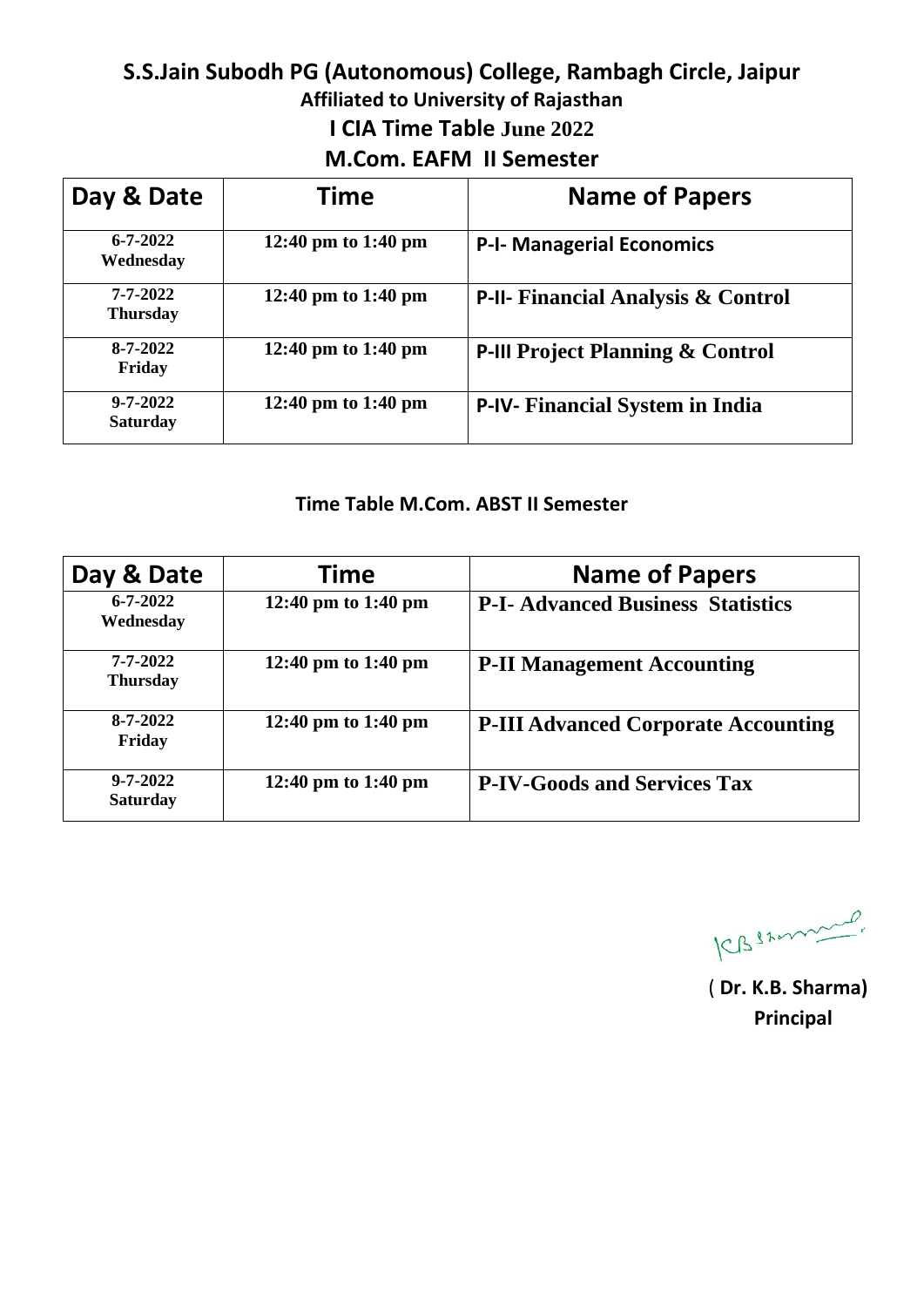# **S.S.Jain Subodh PG (Autonomous) College, Rambagh Circle, Jaipur Affiliated to University of Rajasthan I CIA Time Table June 2022 M.Com. B.Adm II Semester**

| Day & Date                        | Time                | <b>Name of Papers</b>            |
|-----------------------------------|---------------------|----------------------------------|
| $6 - 7 - 2022$<br>Wednesday       | 12:40 pm to 1:40 pm | <b>P-I Management Thinkers</b>   |
| $7 - 7 - 2022$<br><b>Thursday</b> | 12:40 pm to 1:40 pm | <b>P-II Business Environment</b> |
| $8 - 7 - 2022$<br>Friday          | 12:40 pm to 1:40 pm | <b>P-III Marketing Research</b>  |
| $9 - 7 - 2022$<br><b>Saturday</b> | 12:40 pm to 1:40 pm | <b>P-IV Managerial Economics</b> |

CBSsmme

 **(Dr. K.B. Sharma) Principal**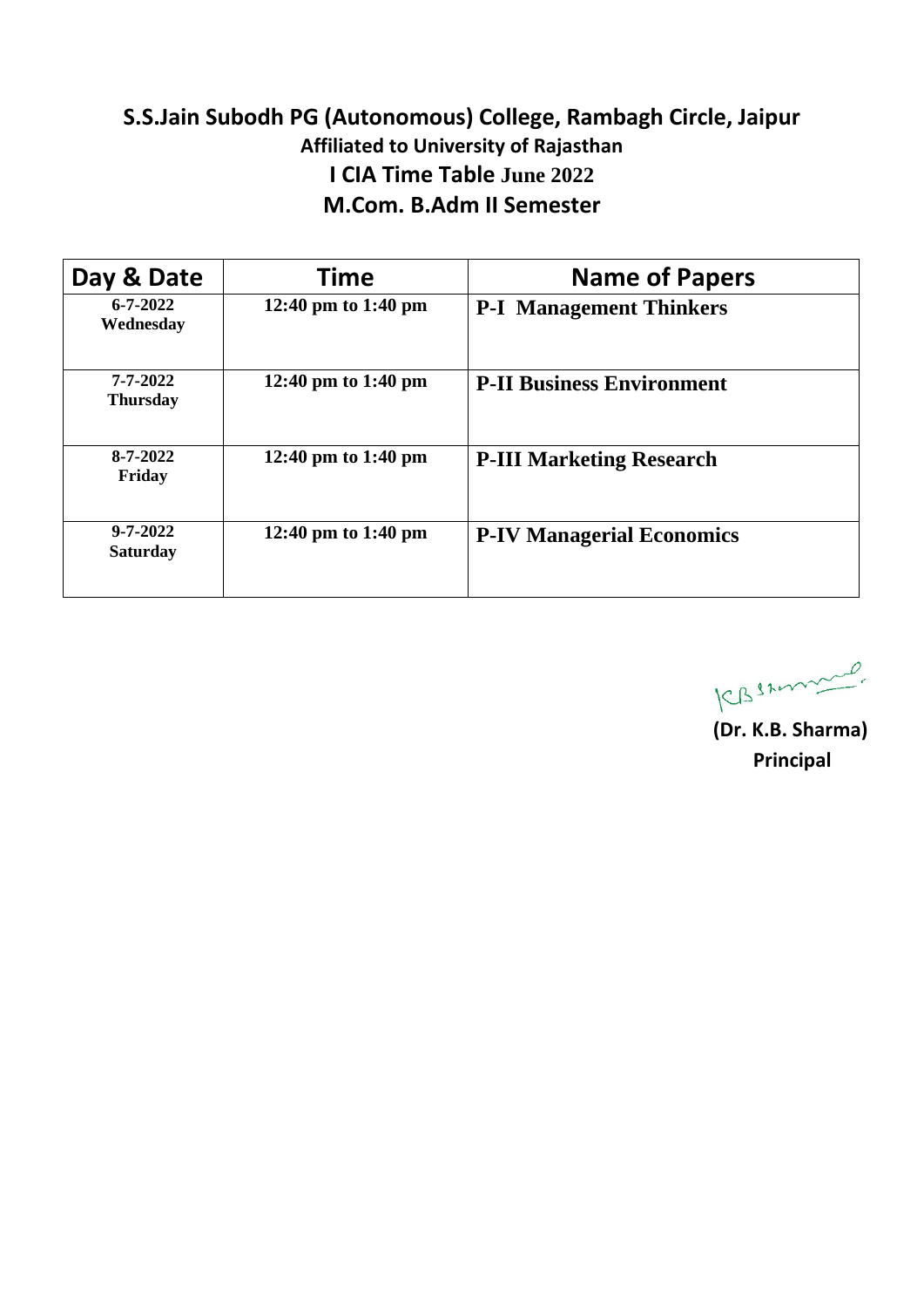# **S.S.Jain Subodh PG (Autonomous) College, Rambagh Circle, Jaipur Affiliated to University of Rajasthan I CIA Time Table June 2022 M.A. History II Semester**

| Day & Date                        | <b>Time</b>         | <b>Name of Papers</b>                                                    |
|-----------------------------------|---------------------|--------------------------------------------------------------------------|
| $6 - 7 - 2022$<br>Wednesday       | 12:40 pm to 1:40 pm | P-I- Main Currents in the History of<br>Modern World-II (UP TO 1900A.D.) |
| 7-7-2022<br><b>Thursday</b>       | 12:40 pm to 1:40 pm | P-II- History of Modern World-II<br>$(1900-2000A.D.)$                    |
| 8-7-2022<br>Friday                | 12:40 pm to 1:40 pm | P-III Main Trends in the History<br>and Culture of Rajasthan-II          |
| $9 - 7 - 2022$<br><b>Saturday</b> | 12:40 pm to 1:40 pm | <b>P-IV-Ancient Indian History -II</b><br>(Earliest to 200BC)            |

#### **M.A. Political Science II Semester**

| Day & Date                        | Time                | <b>Name of Papers</b>                                                   |
|-----------------------------------|---------------------|-------------------------------------------------------------------------|
| $6 - 7 - 2022$<br>Wednesday       | 12:40 pm to 1:40 pm | <b>P-I-Western Political Thought-II</b>                                 |
| 7-7-2022<br><b>Thursday</b>       | 12:40 pm to 1:40 pm | <b>P-II-Indian Political Thought-II</b>                                 |
| $8 - 7 - 2022$<br>Friday          | 12:40 pm to 1:40 pm | <b>P-III-International Politics-II</b>                                  |
| $9 - 7 - 2022$<br><b>Saturday</b> | 12:40 pm to 1:40 pm | <b>P-IV-Theory &amp; Practice of Public</b><br><b>Administration-II</b> |

**.** 

CBSAmme

 (**Dr. K.B. Sharma) Principal**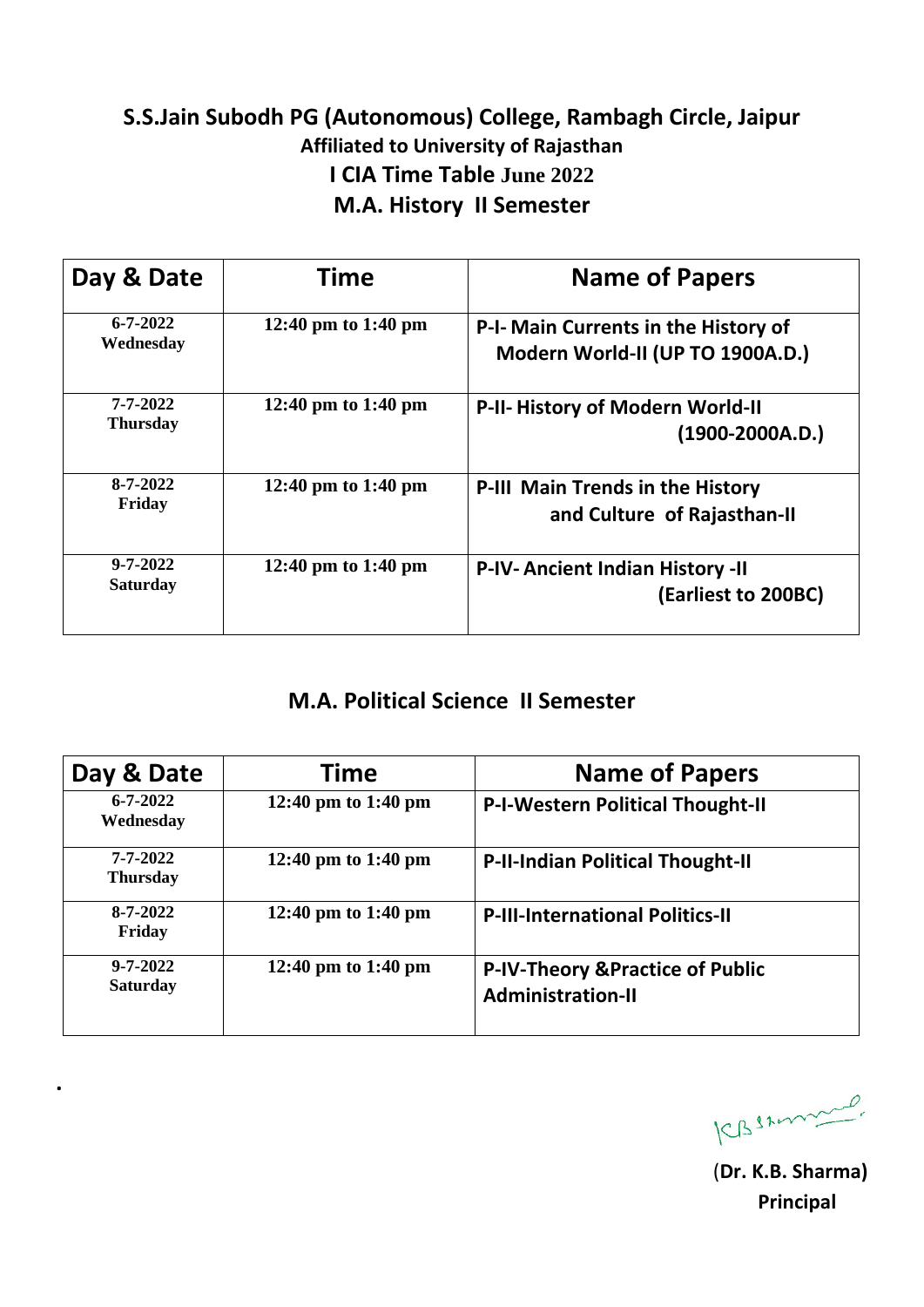#### **S.S.Jain Subodh PG (Autonomous) College, Rambagh Circle, Jaipur Affiliated to University of Rajasthan I CIA Time Table June 2022 M.A./M. Sc. Geography II Semester**

| Day & Date                        | <b>Time</b>         | <b>Name of Papers</b>                                      |
|-----------------------------------|---------------------|------------------------------------------------------------|
| $6 - 7 - 2022$<br>Wednesday       | 12:40 pm to 1:40 pm | P-I- Geographical Thoughts - II<br>(Modern)                |
| $7 - 7 - 2022$<br><b>Thursday</b> | 12:40 pm to 1:40 pm | P-II- Climatology & Oceanography                           |
| $8 - 7 - 2022$<br>Friday          | 12:40 pm to 1:40 pm | <b>P-III-</b> Principles & Theory of Economic<br>Geography |
| $9 - 7 - 2022$<br><b>Saturday</b> | 12:40 pm to 1:40 pm | <b>P-IV Man &amp; Natural Environment-II</b>               |

#### **M.A. Public Administration II Semester**

| Day & Date                        | <b>Time</b>         | <b>Name of Papers</b>                                        |
|-----------------------------------|---------------------|--------------------------------------------------------------|
| $6 - 7 - 2022$<br>Wednesday       | 12:40 pm to 1:40 pm | <b>P-I Management Techniques</b>                             |
| 7-7-2022<br><b>Thursday</b>       | 12:40 pm to 1:40 pm | <b>P-II Comparative Administrative</b><br><b>Systems</b>     |
| $8 - 7 - 2022$<br>Friday          | 12:40 pm to 1:40 pm | P-III Human Resource Management in<br><b>Government</b>      |
| $9 - 7 - 2022$<br><b>Saturday</b> | 12:40 pm to 1:40 pm | <b>P-IV Social Welfare Administration in</b><br><b>India</b> |

 $\sim$ KBSzon

( **Dr. K.B. Sharma) Principal**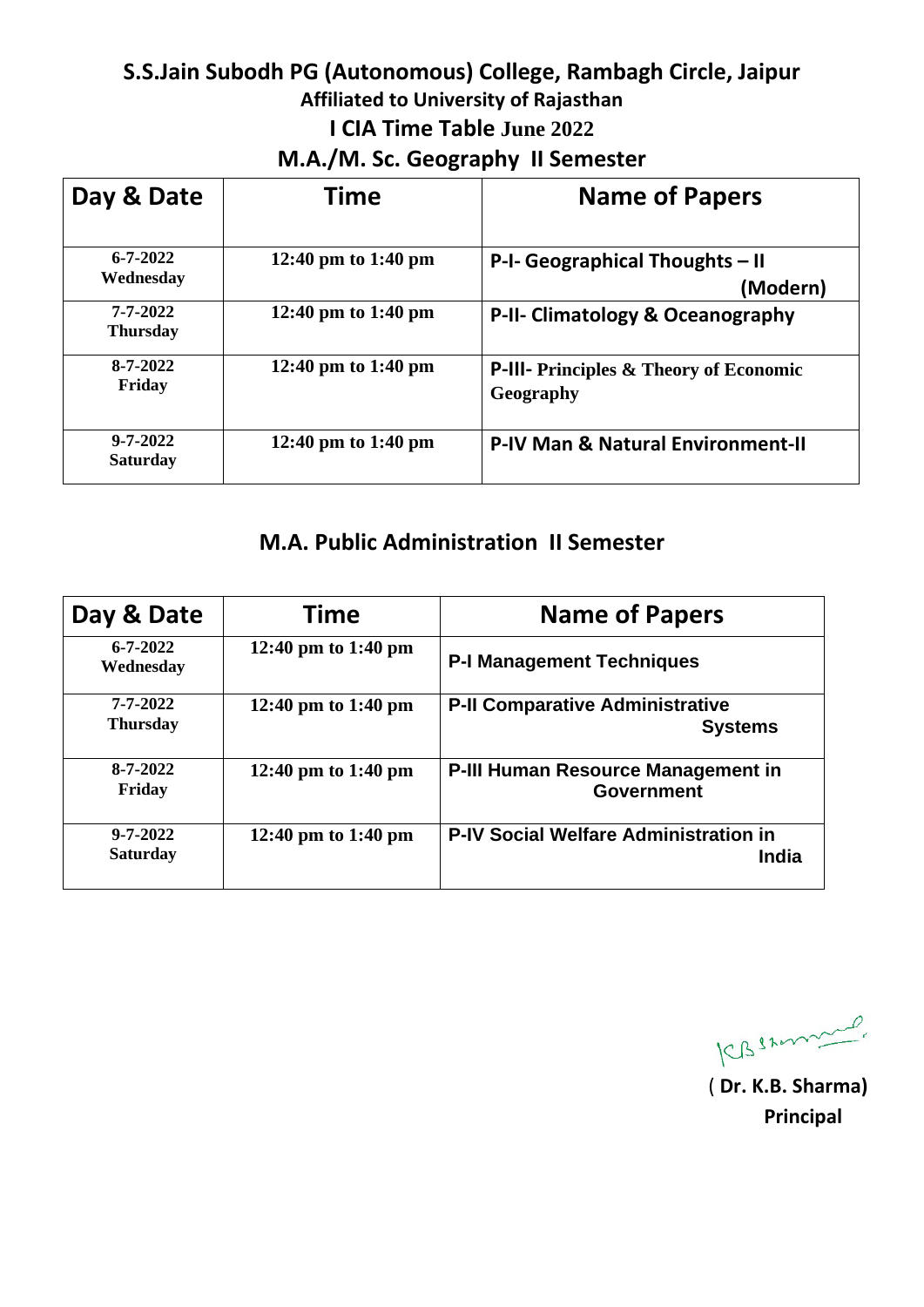# **S.S.Jain Subodh PG (Autonomous) College, Rambagh Circle, Jaipur Affiliated to University of Rajasthan I CIA Time Table June 2022**

| Day & Date                        | Time                | <b>Name of Papers</b>                |
|-----------------------------------|---------------------|--------------------------------------|
| $6 - 7 - 2022$<br>Wednesday       | 12:40 pm to 1:40 pm | <b>P-I</b> Theories of Communication |
| 7-7-2022<br><b>Thursday</b>       | 12:40 pm to 1:40 pm | <b>P-II</b> Media Laws and Ethics    |
| $8 - 7 - 2022$<br>Friday          | 12:40 pm to 1:40 pm | <b>P-III</b> Computer Applications   |
| $9 - 7 - 2022$<br><b>Saturday</b> | 12:40 pm to 1:40 pm | <b>P-IV</b> Media Management         |

 $\overline{\phantom{a}}$ KBSzonn

( **Dr. K.B. Sharma) Principal**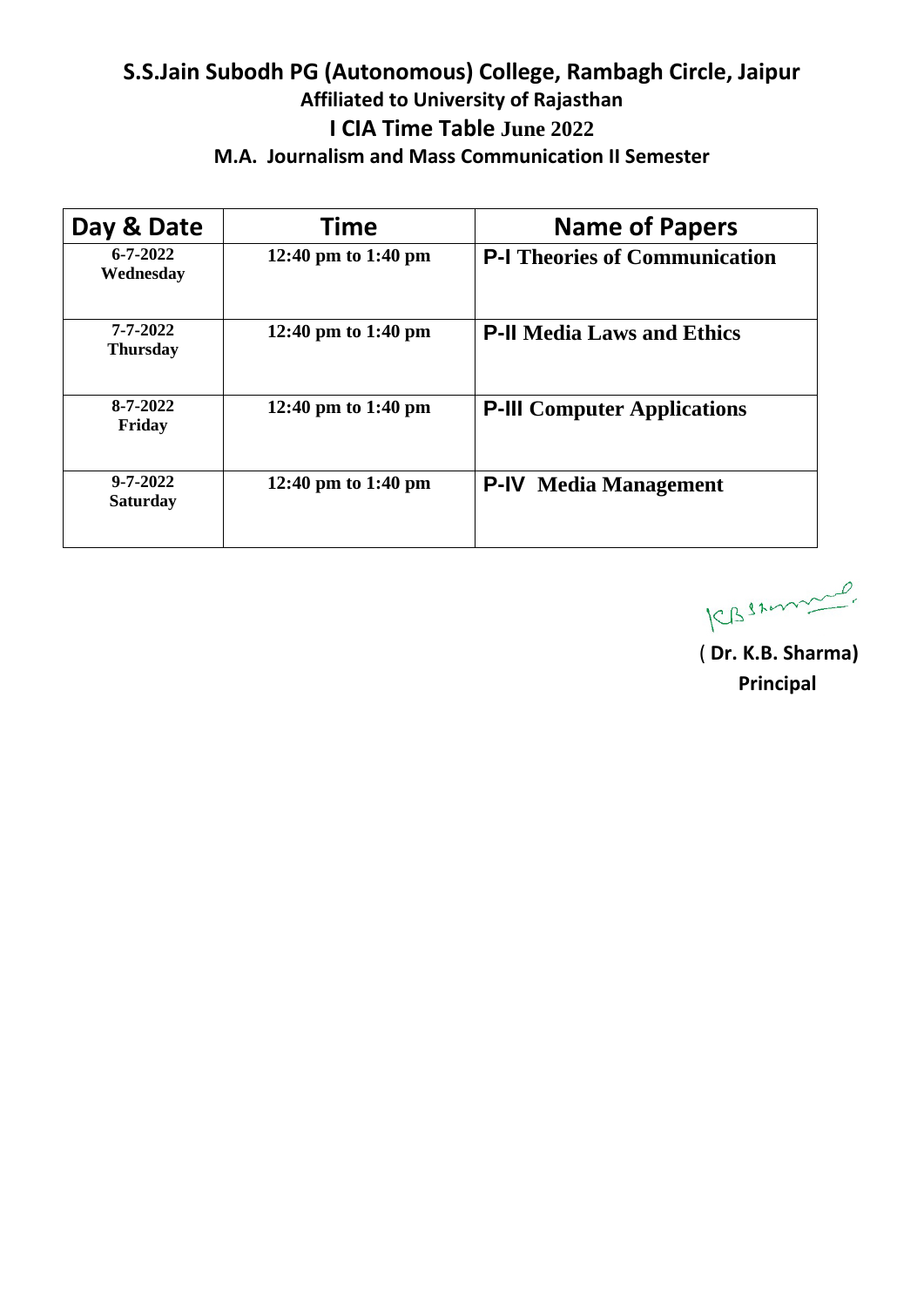#### **S.S.Jain Subodh PG (Autonomous) College, Rambagh Circle, Jaipur Affiliated to University of Rajasthan I CIA Time Table June 2022 M.Sc. Botany II Semester**

| Day & Date                        | Time                                   | <b>Name of Papers</b>                                             |
|-----------------------------------|----------------------------------------|-------------------------------------------------------------------|
| $6 - 7 - 2022$<br>Wednesday       | 3:40 pm to 4:40 pm                     | <b>P-I Genetics and Plant Breeding</b>                            |
| $7 - 7 - 2022$<br><b>Thursday</b> | $3:40 \text{ pm}$ to $4:40 \text{ pm}$ | <b>P-II Morphology and Diversity of</b><br><b>Vascular Plants</b> |
| $8 - 7 - 2022$<br>Friday          | $3:40 \text{ pm}$ to $4:40 \text{ pm}$ | <b>P-III</b> Phytopathology                                       |
| $9 - 7 - 2022$<br><b>Saturday</b> | $3:40 \text{ pm}$ to $4:40 \text{ pm}$ | <b>P-IV Plant Physiology and</b><br><b>Metabolism</b>             |

#### **M.Sc. Zoology II Semester**

| Day & Date                        | <b>Time</b>                            | <b>Name of Papers</b>                                               |
|-----------------------------------|----------------------------------------|---------------------------------------------------------------------|
| $6 - 7 - 2022$<br>Wednesday       | $3:40 \text{ pm}$ to $4:40 \text{ pm}$ | <b>P-I General Physiology</b>                                       |
| $7 - 7 - 2022$<br><b>Thursday</b> | $3:40 \text{ pm}$ to $4:40 \text{ pm}$ | P-II Environmental Biology and Ethology                             |
| $8 - 7 - 2022$<br>Friday          | $3:40 \text{ pm}$ to $4:40 \text{ pm}$ | P-III Molecular Biology, Biotechnology and<br><b>Bioinformatics</b> |
| $9 - 7 - 2022$<br><b>Saturday</b> | $3:40 \text{ pm}$ to $4:40 \text{ pm}$ | <b>P-IV Genetics and Molecular Evolution</b>                        |

CBSAmme

 ( **Dr. K.B. Sharma) Principal**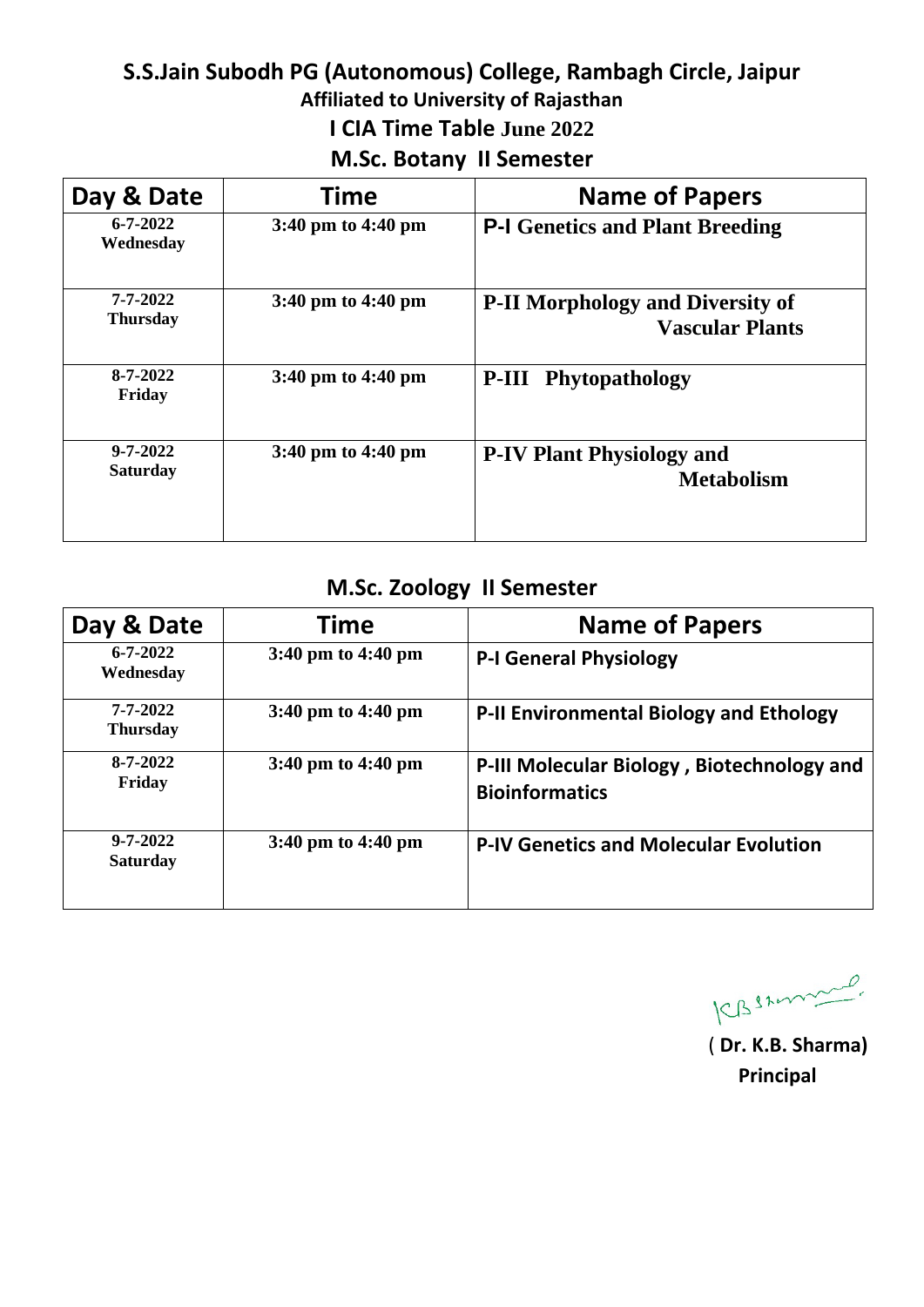# **S.S.Jain Subodh PG (Autonomous) College, Rambagh Circle, Jaipur Affiliated to University of Rajasthan I CIA Time Table June 2022 M.Sc. Information Technology II Semester**

| Day & Date                        | Time                                   | <b>Name of Papers</b>                                     |
|-----------------------------------|----------------------------------------|-----------------------------------------------------------|
| $6 - 7 - 2022$<br>Wednesday       | 3:40 pm to 4:40 pm                     | <b>P-I Object Oriented Programming</b><br><b>Concepts</b> |
| $7 - 7 - 2022$<br><b>Thursday</b> | $3:40 \text{ pm}$ to $4:40 \text{ pm}$ | <b>P-II Data Structure &amp; Algorithms</b>               |
| 8-7-2022<br>Friday                | $3:40 \text{ pm}$ to $4:40 \text{ pm}$ | <b>P-III Web Designing &amp; Development</b>              |
| $9 - 7 - 2022$<br><b>Saturday</b> | $3:40 \text{ pm}$ to $4:40 \text{ pm}$ | <b>P-IV Management Information System</b>                 |
| 11-7-2022<br><b>Monday</b>        | $3:40 \text{ pm}$ to $4:40 \text{ pm}$ | <b>P-V Data Communication &amp; Networking</b>            |

#### **PGDCA II Semester**

| Day & Date                        | <b>Time</b>                            | <b>Name of Papers</b>                                      |
|-----------------------------------|----------------------------------------|------------------------------------------------------------|
| $6 - 7 - 2022$<br>Wednesday       | $3:40 \text{ pm}$ to $4:40 \text{ pm}$ | <b>P-I Data Base Management Sytem</b>                      |
| 7-7-2022<br><b>Thursday</b>       | $3:40 \text{ pm}$ to $4:40 \text{ pm}$ | <b>P-II Object Oriented Programming</b><br><b>Concepts</b> |
| $8-7-2022$<br>Friday              | $3:40 \text{ pm}$ to $4:40 \text{ pm}$ | <b>P-III Desktop Publishing</b>                            |
| $9 - 7 - 2022$<br><b>Saturday</b> | $3:40 \text{ pm}$ to $4:40 \text{ pm}$ | <b>P-IV Tally</b>                                          |
| 11-7-2022<br><b>Monday</b>        | $3:40 \text{ pm}$ to $4:40 \text{ pm}$ | <b>P-V System Analysis &amp; Design</b>                    |

 $\overline{\rho}$ KBSzonn

**(Dr. K.B. Sharma) Principal**